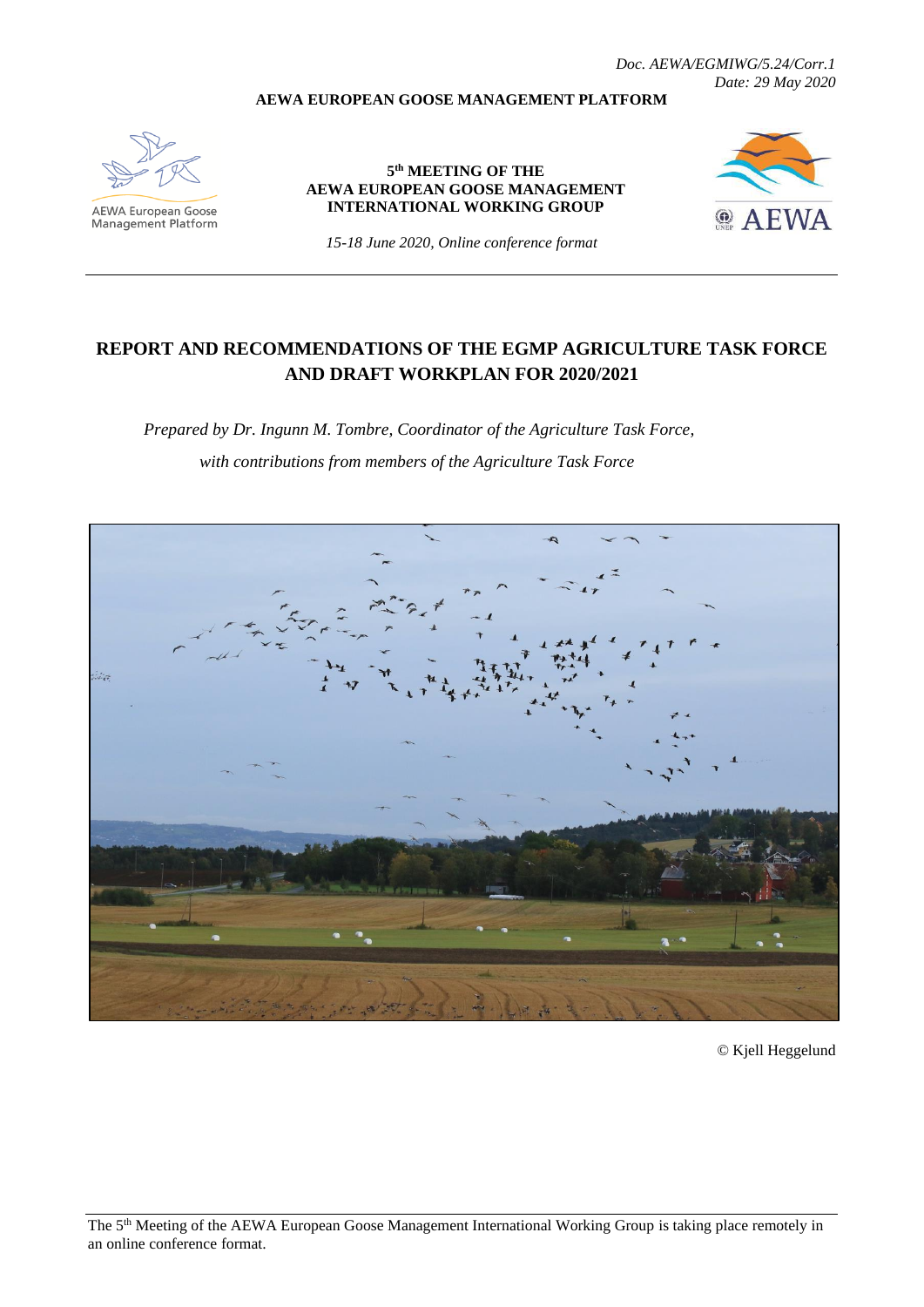# **Introduction**

The role of the Agriculture Task Force is to assist the EGM IWG, other Task Forces, and processes in the European Goose Management Platform (EGMP). In this document, an overview of activities since the previous face-to-face meeting in Perth, Scotland, the United Kingdom (17<sup>th</sup> June 2019) is given. A draft workplan for 2020/2021 is also presented, pending the incorporation of the outcomes of 5<sup>th</sup> Meeting of the EGM IWG (EGM IWG5 15-18 June 2020).

## **1. Status of the Task Force Membership**

At present, the Agriculture Task Force consists of 23 members. Members are representing nine Range States, three observer organisations, the Data Centre and the AEWA Secretariat (see Annex 1).

Since the previous face-to-face meeting in 2019, there has been a change of the representatives of FACE and Copa and Cogeca. Iceland designated one member in 2019, meaning that this Range State is also represented in the Task Force. Moreover, the Task Force now also has a representative from the Wadden Sea Forum.

### **2. Meetings**

The second face-to-face meeting of the Agriculture Task Force was held in Perth, Scotland, the United Kingdom, on 17 June 2019. One online meeting was held on 17 February 2020 to prepare for the EGM IWG5 in June 2020. There have also been regular communication and information exchanges between various Task Force members on email and via online communication platforms.

### **3. Report of key activities and outcomes**

Several activities have been carried out in 2019/2020 based on actions in the agreed Workplan for 2019/2020.

# **Action 1**

#### Collaboration with the Modelling Consortium

The Coordinator represented the Agriculture Task Force in a Modelling Consortium Workshop on 19 March 2020. The workshop was organised as an online meeting and gave opportunities to communicate activities going on in the Task Force. More collaboration on specific activities is expected in 2020/2021.

In the ISSMPs for the Greylag Goose and for the Barnacle Goose there are several cross-cutting actions with tasks that relate to agriculture. Hence, the Agriculture Task Force may contribute to some of these activities. There are seven Process Objectives in these plans that are relevant for the Agriculture Task Force (numbers referring to the specific tasks in the ISSMPs):

*3.2 Establish an internationally coordinated programme to assess agricultural damage including monitoring and assessment protocol*

*A.3 Maintain a spatially explicit database on goose damage to agriculture, other fauna and flora and fauna and risk to air safety*

*A.5 Analyse the impact of various agricultural policy scenarios and measures (Nitrate Directive, agrienvironmental measures, various production incentives including biofuels) on goose populations and on goose damage*

*B.1 Produce best practice guide on establishing refuge areas (size, management, subsidies)*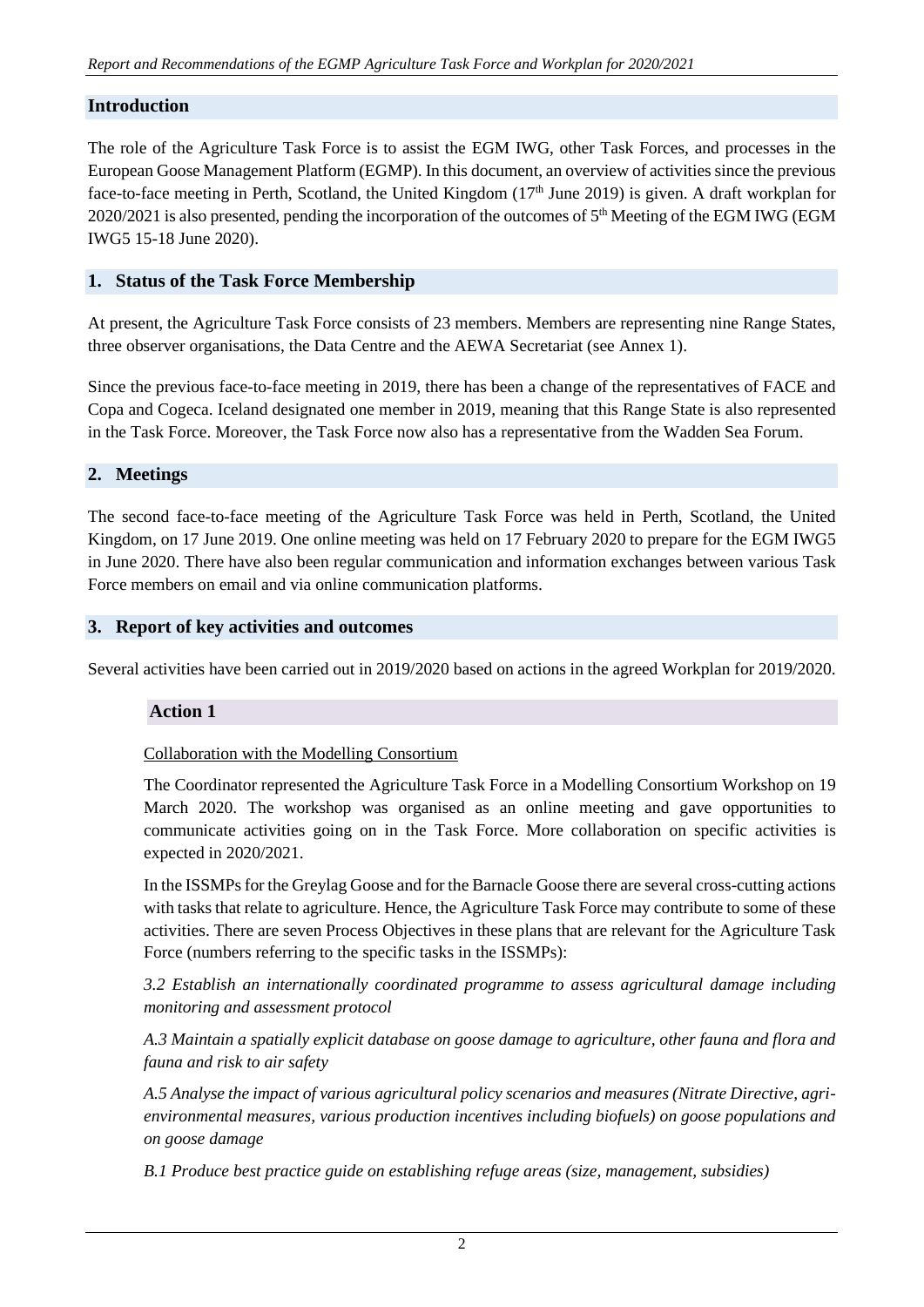*B.2 Provide guidance on conflict resolution and how to make this consistent with the European legal framework, including the Common Agricultural Policy*

*B.3 Create a toolbox for decisions in relation to determining significant damage (including metrics, benchmarking, verification, monitoring, various management techniques to prevent damage, compensation).*

*B.5 Share experience concerning methods to prevent damage to agriculture and risks to air safety as well as to other flora and fauna.*

These tasks have been discussed and assessed within the Task Force. The issues considering goose damage to other fauna and flora, as well as risk to air safety, belongs, as the Task Force sees it, to other activities in EGMP. In general, the main challenge is the lack-of funding. There are, however, several aspects in these objectives being relevant for a specific research project with external funding, and relevant calls in potential Research Councils will be investigated.

The most obvious, and presumably the most realistic activity in terms of funding, may be to organise a workshop with relevant participants that share knowledge and discuss further actions and recommendations. Social scientists should also be invited in order to contribute to the themes on conflict resolutions etc.

### **Action 2**

Create an overview of ongoing relevant projects/activities

Based on the discussions and knowledge exchange at the previous face-to-face meetings, the Task Force agreed that compiling an overview of ongoing projects/activities at the interface geese/agriculture will be valuable. In the EGMP processes, data needs across Range States and goose species are significant and available. However, relevant knowledge is not necessarily published in international peer-reviewed journals. The value of information is high, however, even if it is published in national technical reports or in other documents, the information is often not easily accessible. Therefore, a process of collecting relevant information in a common database started in 2020. The data is currently presented in an Excel file that will be available on the EGMP website under the resources section. The file is a "living document" where the Coordinator will be responsible of adding new projects/activities as they appear (Task Force members will regularly report new activities).

At present, the file consists of 37 different projects/activities with 64 associated technical reports or scientific papers with links to online versions. The projects/activities are from nine different countries (Belgium: 4, Denmark: 4, Finland: 1, Germany: 4, Iceland: 3, The Netherlands: 5, Norway: 8, Sweden: 7, UK: 1). From each project/activity the following information is presented:

- Range State
- Project ID
- Project name
- Region/Location
- Goose species
- Crop Types
- Time of year
- What is measured?
	- o Goose related
	- o Agriculture related
- Data availability (paper, report, language)
- Contact person (for contact if more details are needed, for using the data, etc.)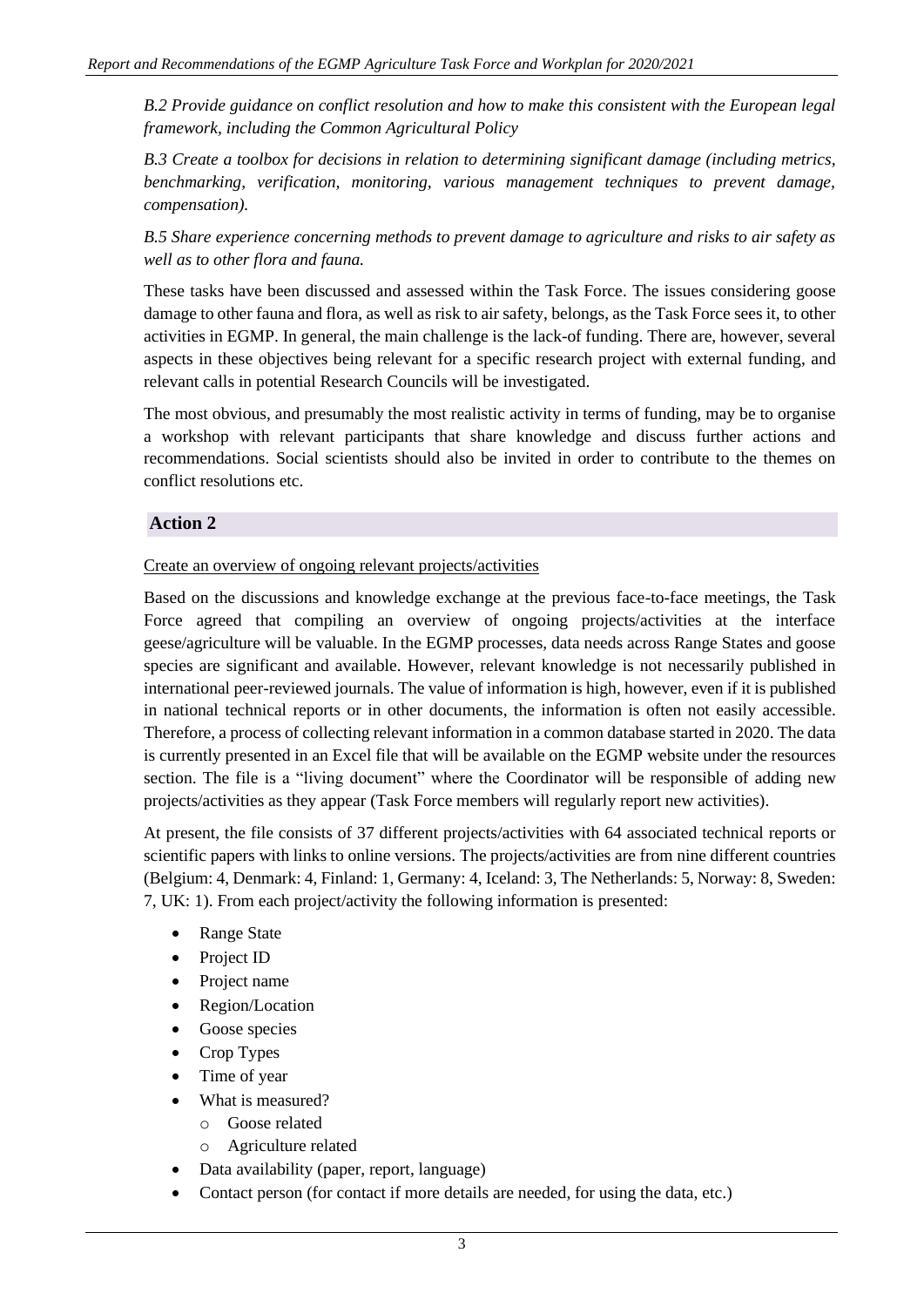• Other relevant information (finished project, ongoing, in the planning, etc.)

In the file there is also a second sheet, where references and links to online versions to the associated technical reports or scientific papers are listed, associated with each Project ID.

The file is available for all, and by using the regular search-procedures in Excel the information searched for can be found.

# **Action 3**

# Evaluate and create an overview of the available cost assessment of goose management in Range States

This action was pointed out at the face-to-face meeting in 2019. An overview may indicate the size of the goose challenges and will demonstrate and justify actions of derogation, provide an understanding of goose management and the priorities, as well as being a source of inspiration. The person who suggested this, however, is no longer a Task Force member. Hence, the progress of this action has been slow. However, during the previous online meeting, the Task Force agreed that this is an activity to take over to the next period (2020/2021). Box 1 in the ISSMPs may also already have some of this information reported by the Range States. A "sub-group" of the Task Force will continue the work of this task.

### **4. Draft Workplan 2020/2021**

The actions to be included in the workplan for 2020/2021 will be discussed and decided at the next Agriculture Task Force meeting which will be scheduled to take place following EGM IWG5.

At present, the following activities are on the list:

- Discuss and decide further contribution to the objectives in the ISSMPs for the Barnacle Goose and for the Greylag Goose.
- Current status of the overview of relevant projects/activities; more to add? Also include relevant activities on related species, e.g. cranes, swans?
- How to continue the work on cost assessments, what's available information? (Box 1, Range States annual reports)
- Is it possible to arrange a workshop with relevant participants that share knowledge and discuss further actions and recommendations? How to proceed? Responsibilities?
- Any other matters?